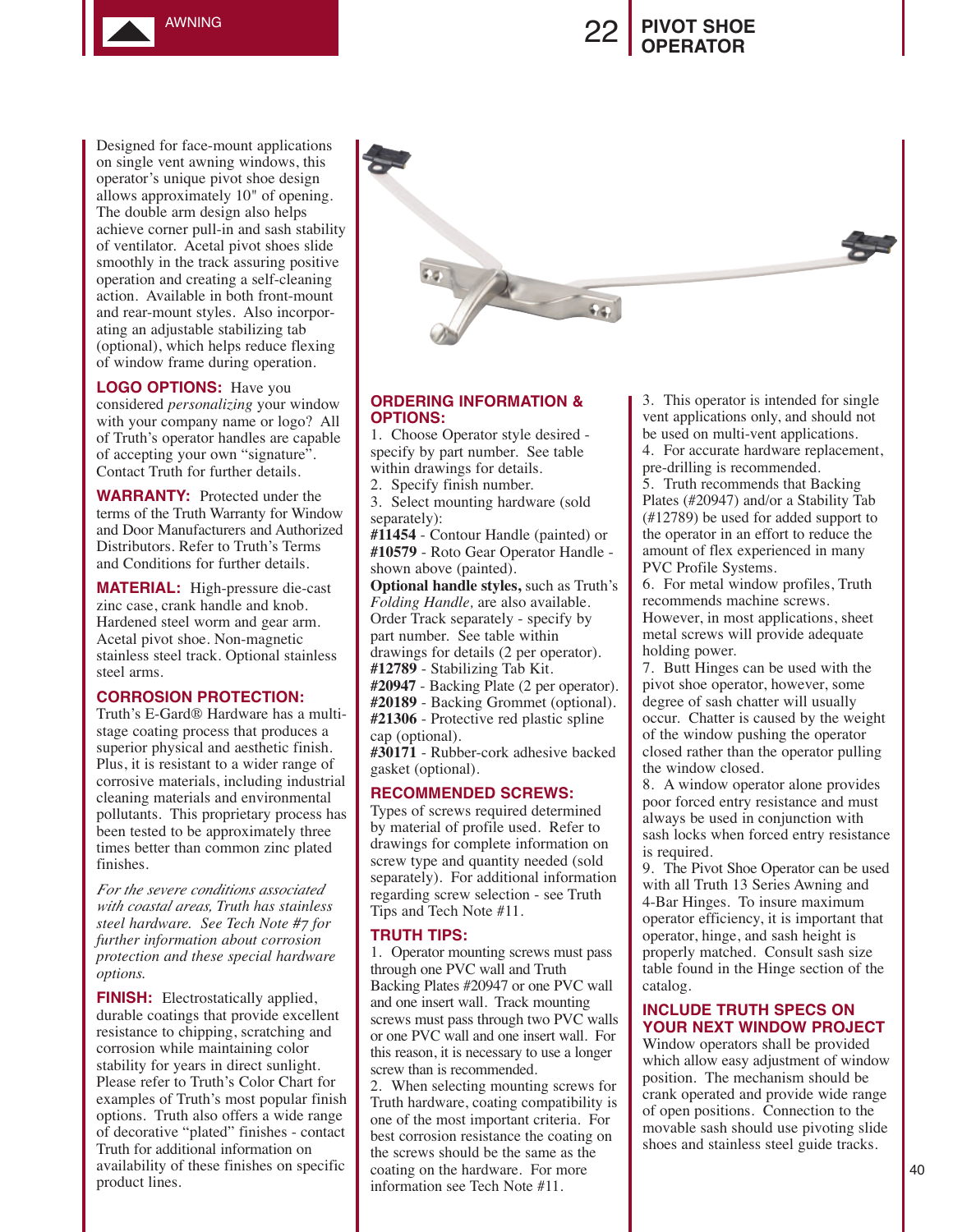

Window operators will be of twin push arm design driven by hand crank. The operator must be constructed of E-Gard® components, hardened steel

worm and gear arms and high pressure zinc alloy die castings. Stainless steel shoe guide tracks.

Window Operators shall be 22 series Pivot Shoe Operator as manufactured by Truth Hardware, Owatonna, MN.

20947 10579 HANDLE

**BACKING PLATE (2)** 



#### NOTE:

 INNER WALL MAY BE RELIEVED TO ALLOW SUFFICIENT ARM CLEARANCE IN THE CLOSED POSITION. RELIEF REQUIRED FOR CLEARANCE WILL VARY DEPENDING ON THE TRACK MOUNTING POSITION RELATIVE TO THE OPERATOR.

| <b>OPERATOR</b><br>PART No. | <b>ARM</b><br><b>LENGTH</b> | <b>OVERALL</b><br>$\overline{A}$<br><b>LENGTH</b> | <b>MOUNTING</b><br><b>STYLE</b> | <b>STABILIZING</b><br><b>TAB TO ORDER</b> | <b>RECOMMENDED</b><br><b>TRACK</b> | <b>TRACK</b><br>LENGTH B |
|-----------------------------|-----------------------------|---------------------------------------------------|---------------------------------|-------------------------------------------|------------------------------------|--------------------------|
| 22.10                       | 11.00<br>(279.4mm)          | 27.75<br>(704.9mm)                                |                                 |                                           | 30169                              | 13.00<br>(330.2mm)       |
| 22.17                       | 5.50<br>(139.7mm)           | 16.75<br>(425.5mm)                                | <b>FRONT</b>                    | PART No.<br>12789                         | 31594                              | 7.50<br>(190.5mm)        |
| 22.18                       | 9.00<br>(228.6mm)           | 25.75<br>(654.1mm)                                |                                 |                                           | 31322                              | 12.00<br>(304.8mm)       |
| 22.19                       | 11.00<br>(279.4mm)          | 27.75<br>(704.9mm)                                | <b>REAR</b>                     |                                           | 30169                              | 13.00<br>(330.2mm)       |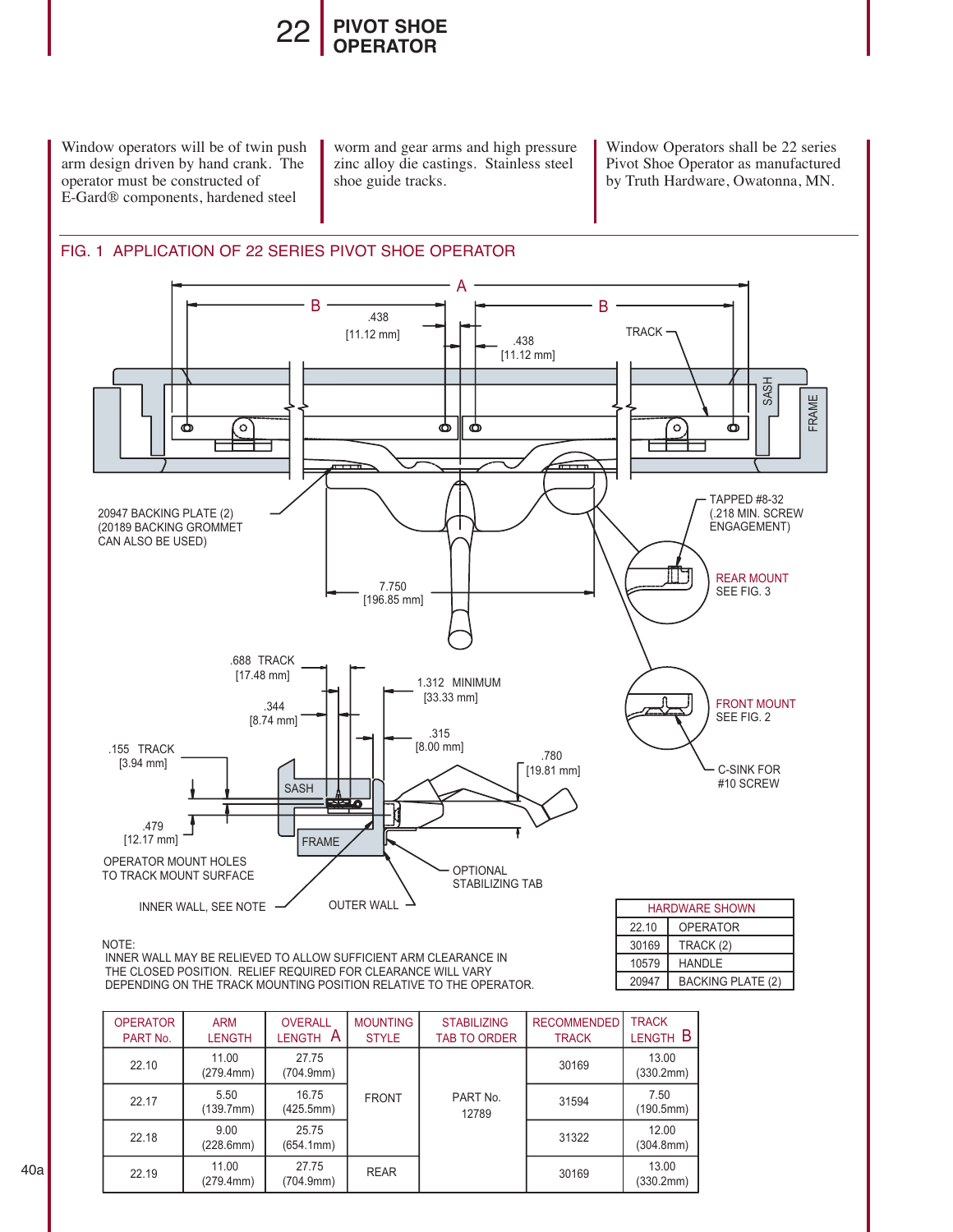